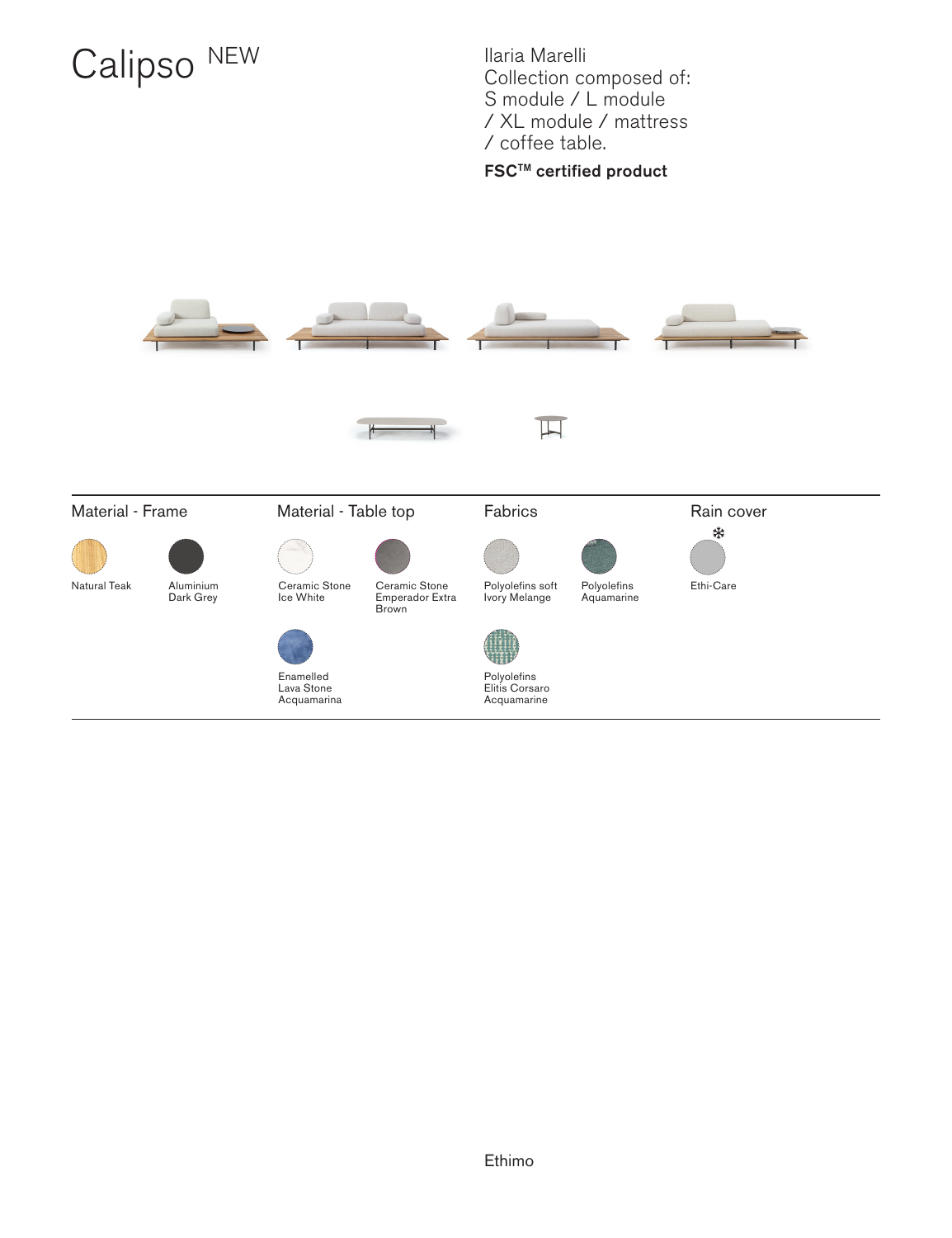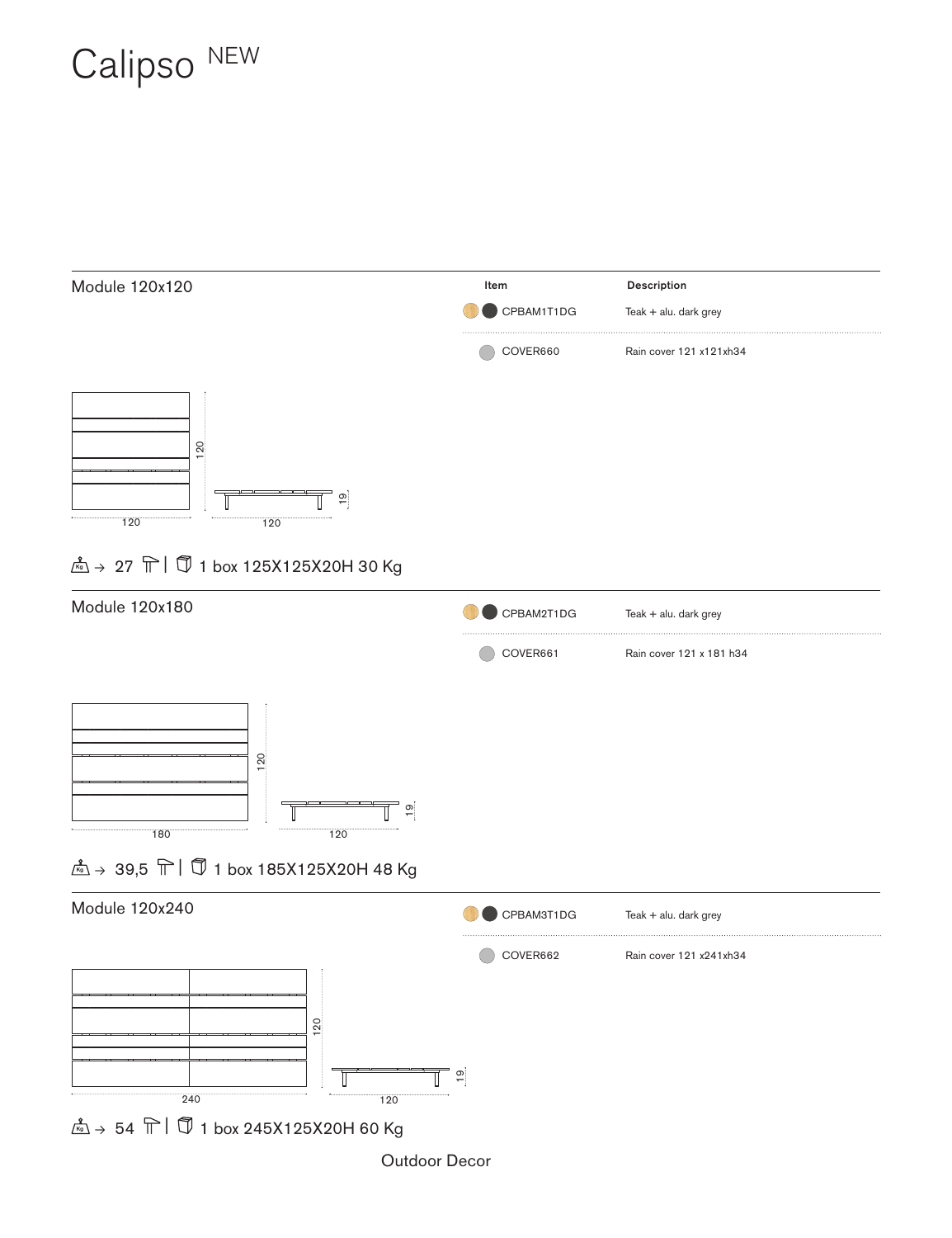Ilaria Marelli Collection composed of: S module / L module / XL module / mattress / coffee table.

#### **FSC™** certified product





 $\frac{2}{100}$   $\rightarrow$  7  $\overleftrightarrow{\varphi}$  |  $\overline{\mathbb{U}}$  1 box cushion 102X102X20H 8 Kg



 $\hat{K}$  + 14  $\hat{\varphi}$  |  $\hat{\mathbb{U}}$  1 box cushion 202X102X20H 16 Kg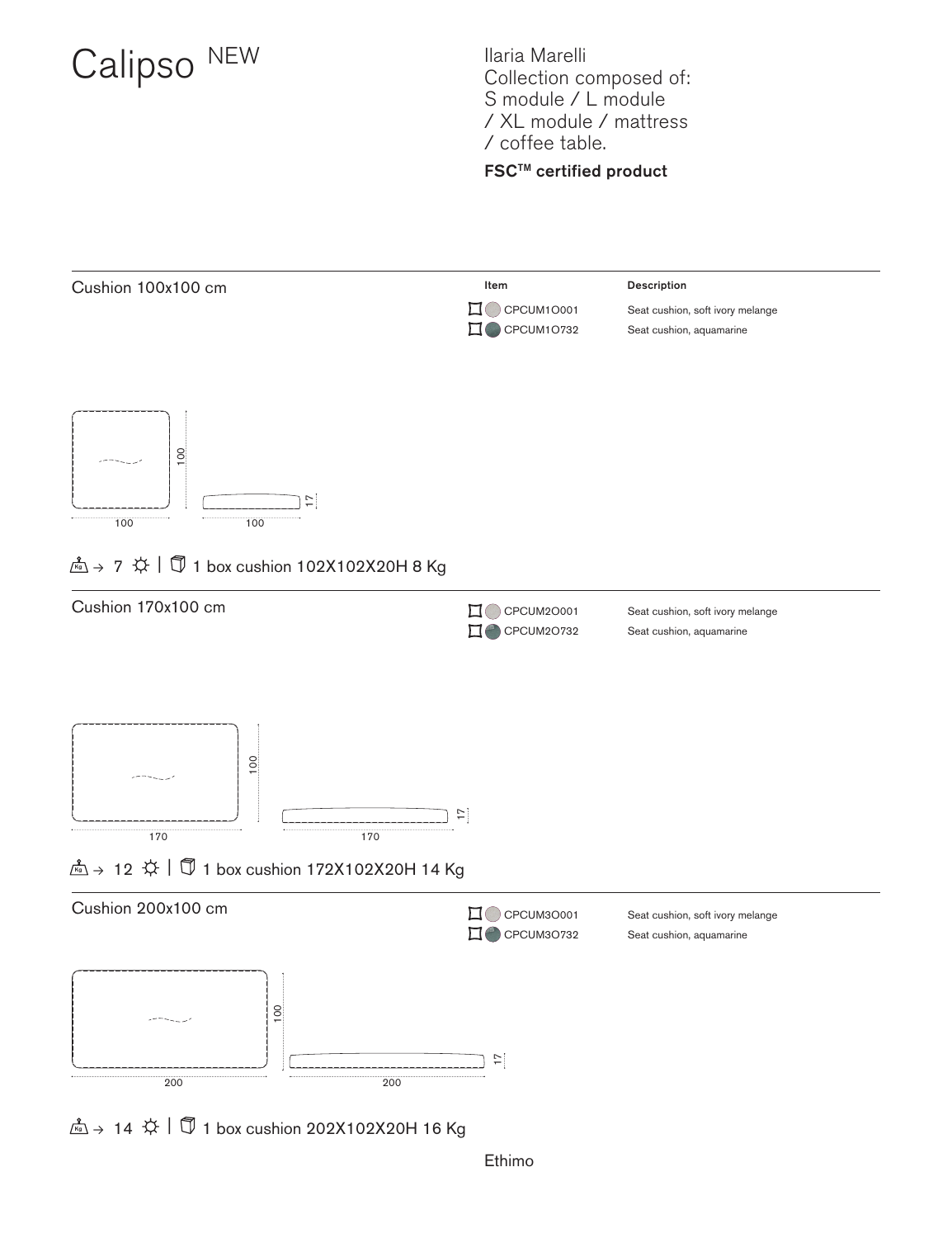

Outdoor Decor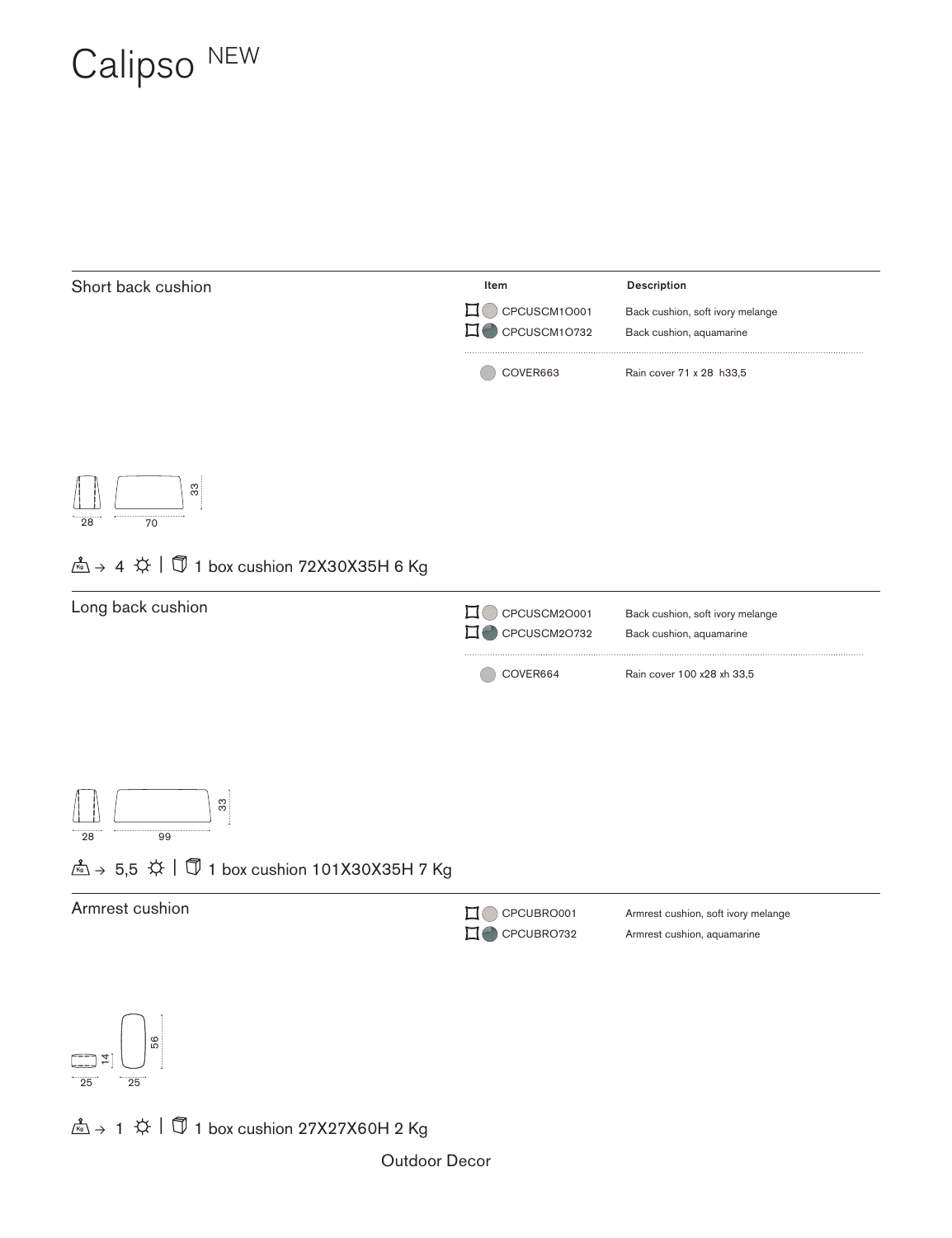Ilaria Marelli Collection composed of: S module / L module / XL module / mattress / coffee table.

#### FSCTM certified product





CPCUSCRO001 Back cushion, soft ivory melange CPCUSCRO732 Back cushion, aquamarine CPCUSCRO11440 Back cushion, elitis corsaro acquamarina



#### $\frac{2}{\sqrt{5}}$   $\rightarrow$  1,5  $\overleftrightarrow{\downarrow}$  |  $\overline{\mathbb{Q}}$  1 box cushion 52X32X12H 2,5 Kg





#### $\frac{2}{\sqrt{5}}$  → 1  $\circledX$  |  $\circledB$  1 box cushion 47X47X12H 2 Kg

Coffee table Ø53 H7





 $\frac{2}{\sqrt{6}}$   $\rightarrow$  9  $\left| \frac{1}{\sqrt{2}} \right|$  1 box 60X60X10H 11 Kg

Ethimo